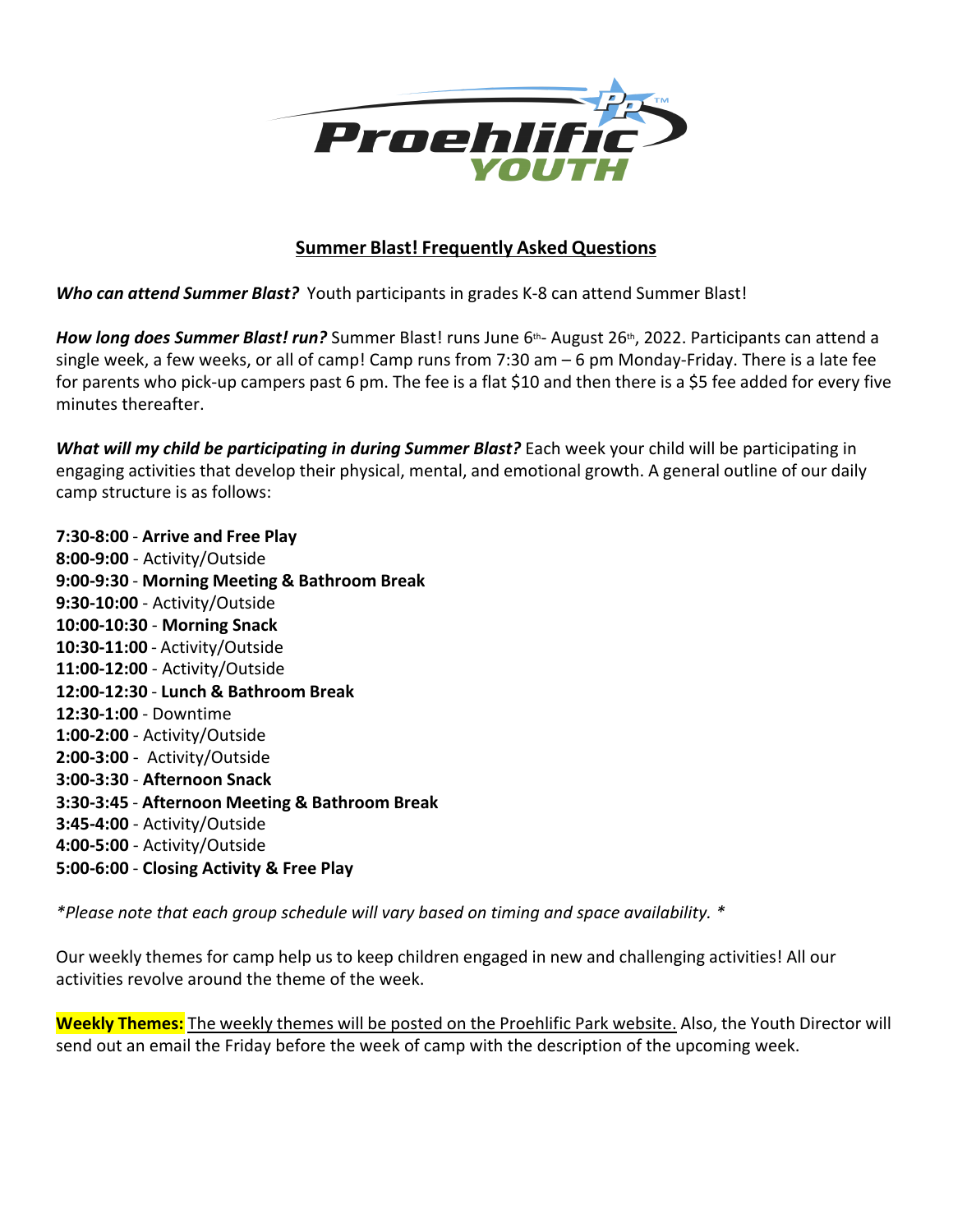

*How much does Summer Blast cost?* There is a \$50 registration fee per child for summer camp that is non-refundable, and it holds your campers spot for Summer Blast!

The \$185 cost of the camp is **due by 5 pm the Wednesday prior to the week** you want your camper to attend. There is a \$25 late fee for anyone registering after 5 pm the Wednesday prior to the next week of camp. There will also be a \$25 late fee if you have not paid the balance on the first day of camp that your camper attends. There is a sibling discount offered when more than one child is registered for the same full-time week of camp. The second child registered for full-time camp will receive \$10 off their payment.

## Fees are as follows:

*Full-Time Week* (5-days per week) Summer Blast Pricing: \$185. Payments will be set up for automatic draft starting the Wednesday prior to the first week of Summer Blast! We do not offer part-time camp days.

You may also pay in advance for multiple weeks at a time, this can be done through your Perfect Mind **account.**

If you have registered for a week and you need to change your week please inform the Youth Program Director, Angie Tallant, at [angie@proehlificpark.com.](mailto:angie@proehlificpark.com) Or the Assistant Director, Devonyet Harris, at [dev@proehlificpark.com](mailto:dev@proehlificpark.com), as well as the Program Assistant Director, Megan Obranovich, at [megan@proehlificpark.com.](mailto:megan@proehlificpark.com)

There are opportunities for field trips each week, which are provided at an **additional cost.** More information can be found on our website as we become closer to the start of camp.

*How do I register my child for Summer Blast?* You can register your child online, by phone (336-665-5233) or in person! Please note that availability is based on space within the program.

*How can I pay for Summer Blast?* Parents can registerfor automatic drafts through their Perfect Mind account. Payment MUST be made the Wednesday before the week of camp, regardless of paying cash, check, or card. Parents that DO NOT pay by the first day of camp each week WILL NOT receive services until payment is **made and there will be a \$25 late fee added when payment is made.**

What if a parent pays for full time, but misses days? Does the parent receive a refund for those days? No, but if they know in advance, they need to change their schedule **BEFORE the week ofcamp**.

*What happens if I need to cancel or change weeks?* If you need to cancel, inform the Youth Program Director, Angie Tallant, at least one week before your cancelation date. You will not be refunded the \$50 registration fee, but with advanced notice you will not be charged for the upcoming week you need to cancel from. Should you need to change camp weeks, please inform the Youth Program Director in order to be able to switch weeks.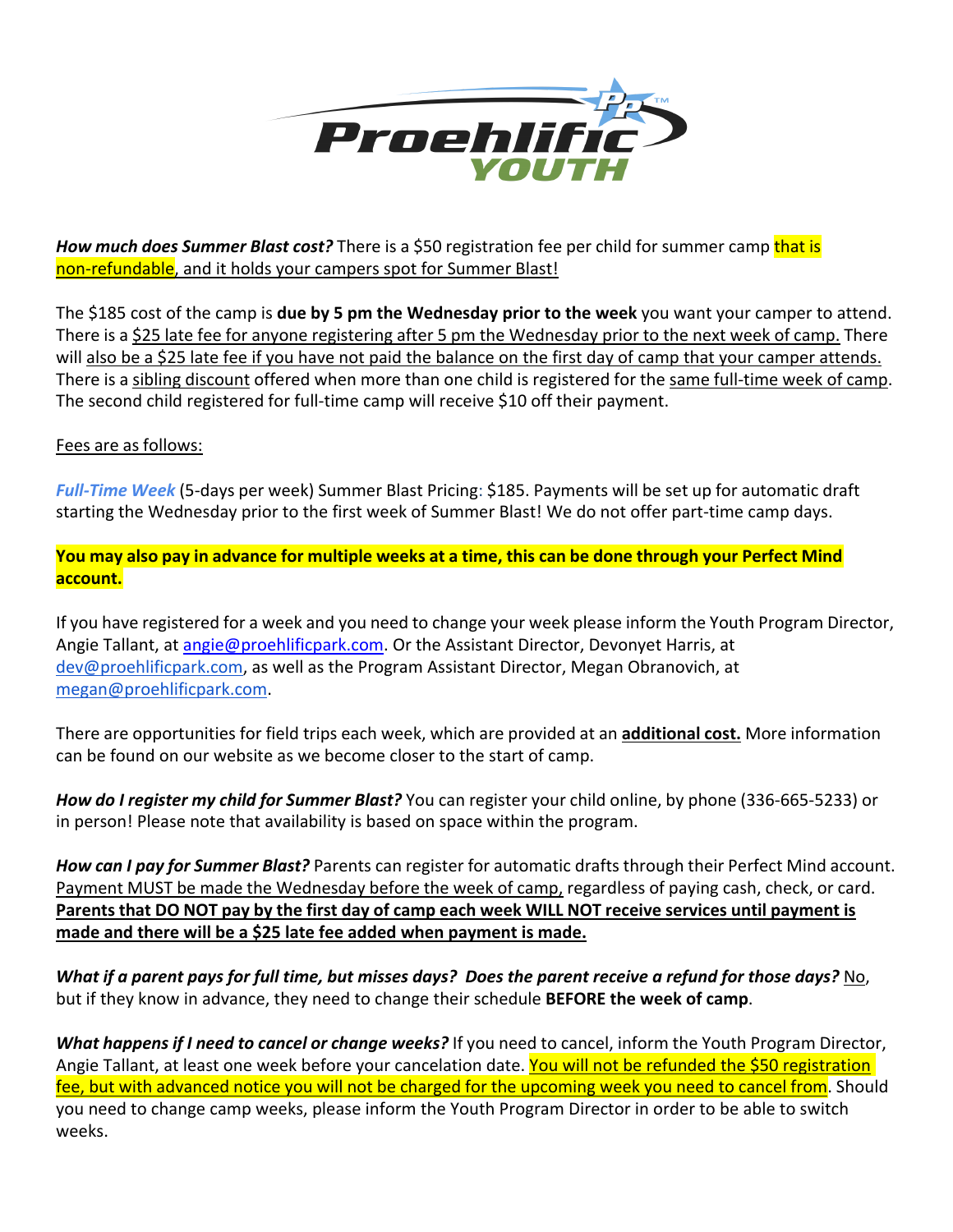

*Are there any additional add-on items parents need to be aware of?* We will have engaging games and field trips for Summer Blast 2022! Field Trips are a great way for children to get out of their normal camp routine and experience new activities in the community. To sign up for a field trip parents can call or register at the front desk. Parents **MUST** sign up the Friday at 5pm before the week of camp they are interested in. (same deadline as registering for camp). If there is a fee for the additional add on, payment must be made the Friday prior to that add-on. After the Friday before camp, there is **NO** option to register for a field trip. Early registration helps us to keep your child safe and confirm the appropriate campers on the roster. For campers that miss the van, there is **NO option** to meet a group at their field trip destination due to sign-in andsafety reasons. Parents will be asked to return to Proehlific Park with their child if shown up to the field trip location. Campers that miss their van will **NOT** be reimbursed for their trip. Campers who do not complete necessary waivers prior to the field trip will **NOT** be permitted to get on the van and will **NOT** be reimbursed.

Here is a breakdown of cost for Summer Blast! 2022 add-on trips and pricing:

- Snacks, it is \$2 for a drink and \$1 for a snack. \*We do not have a microwave or fridge for their food. or and the straight or their food. The same or straight for the straight or an analysis or an analysis or an analysi
- Pizza Friday! Pizza is included on Friday. Campers will receive 1 slice of pizza every Friday. If they want *extra, it is \$1 per slice. Additional Pizza must be pre-ordered each Monday and they must pay in cash for the extra slices*. Venmo/Cashapp/Paypal will NOT be allowed.
- **● Sunset Slush:** Every Friday we have Sunset Slush Italian Ice as an option for the campers to purchase!
	- **o** Prices are as follows: Small (2 scoops) \$3, Medium (3 scoops) \$4, Large (4 scoops) \$5.Flavors change every week!
	- **o** *Also, Sunset Slush will not be a prepaid item. If your child wants Sunset Slush, please have them bring cash on Fridays, or cash can be collected at the Front Desk during the week.*
	- **o Venmo/Cashapp/Paypal will NOT be allowed**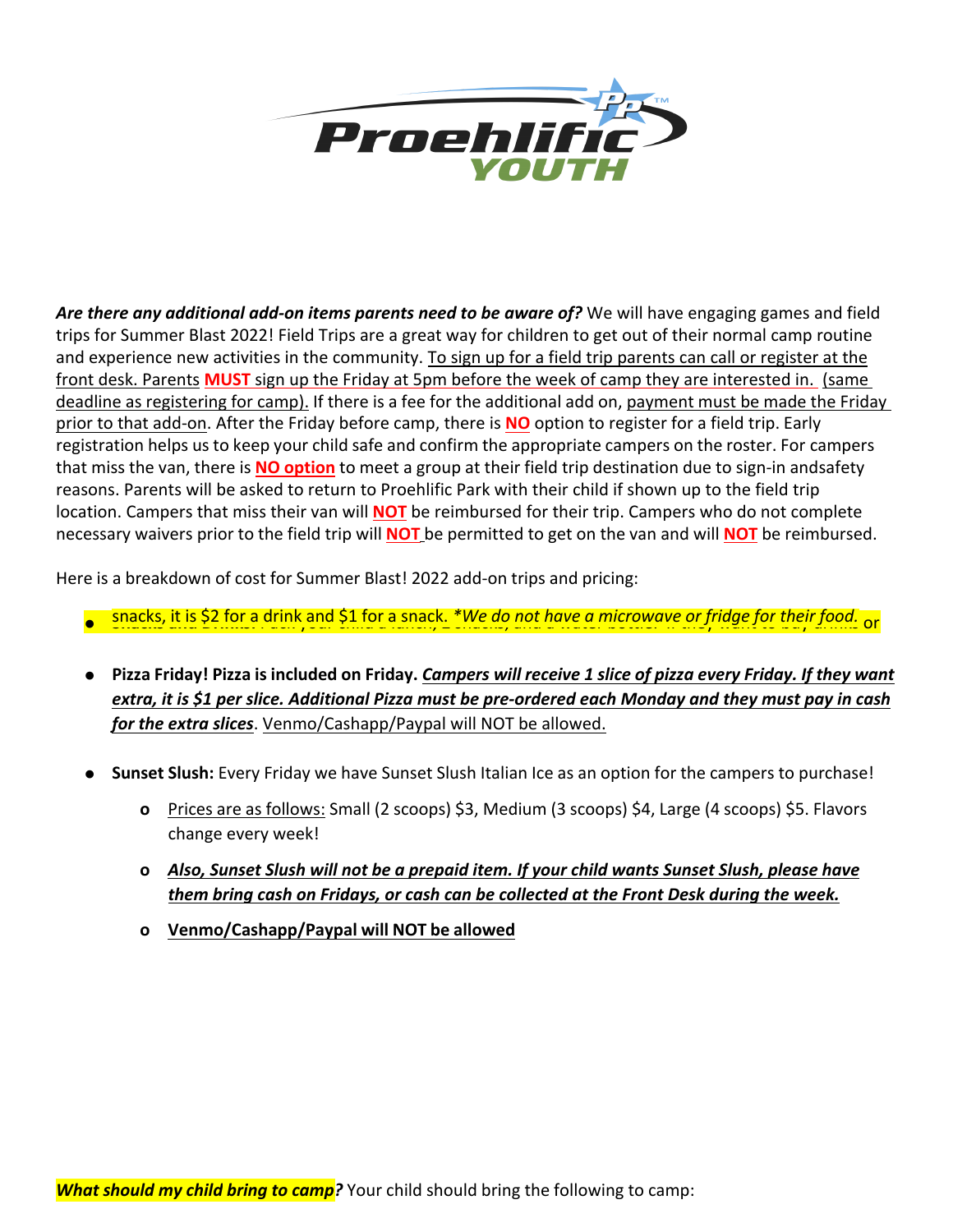

**●** 2 snacks (snack occurs at 10 am and 3 pm for thirty minutes), water bottle, and a lunch (lunch occurs from the time frame of11am-1pm for thirty minutes) **Lunch boxes and water bottles MUST be labeled with your child's name.**

## *o Please note that we do not have a fridge or microwave for your child to utilize.*

- **●** An extra pair of clothes that you do not mind getting dirty
- **●** Comfortable shoes to run and play in (and wear the entire day). Sandals and flip-flops are discouraged.
- **●** Sunscreen

## *Is there anything my child should NOT bring?*

- **Electronics**: UNLESS approved for a special behavior reward by the Youth Program Director.
- **Cell Phone and smart watches**: Usage is not allowed by campers. Should campers need to contact their parents, they can use the office phone. If parents feel uncomfortable sending their child without a phone, the child can keep their phone in their bag and ask for permission to utilize it. If the camper is caught with their phone at any time during camp, the phone will be taken and secured in the Director's office and given back at the end of the day. *Proehlific Park is notresponsible for lost items.*
- **Money**: Has been known to wander and get lost in our facility. To avoid bills floating around, Parents may prepay for Pizza and Sunset Slush during the week. Snack money can also be kept in an envelope in the Director's desk. *Proehlific Park is not responsible for lost money.*
- **Toys and sporting equipment:** Are NOT ALLOWED only for the reasoning that itcan get lost, stolen, or end up in our camp equipment. *Proehlific Park is not responsible for lost or stolen items.*

*My child has medication, can I store that at Proehlific Park?* Proehlific Park staff cannot distribute medication to your child; however, medication can be stored and self-administered by your child **ONLY IF** parents complete the approved medical form and attach a copy of their child's prescription. Medical forms can be filled out the morning of camp and given to the Youth Director, Assistant Director, or Program Assistant. Without this important documentation, medication cannot be housed. Proehlific Park staff always carry around a first-aid bag, have been AED/CPR certified, and attend emergency procedure training.

*Do coaches reapply sunscreen?* Your child is responsible for bringing their own sunscreen. Coaches can re-apply, but they may need to be reminded.

*My child needs some accommodations and modifications. Who can we talk to about this request* Should you require any accommodations, please reach out to Angie at [angie@proehlificpark.com](mailto:angie@proehlificpark.com) or call 336-665-5233.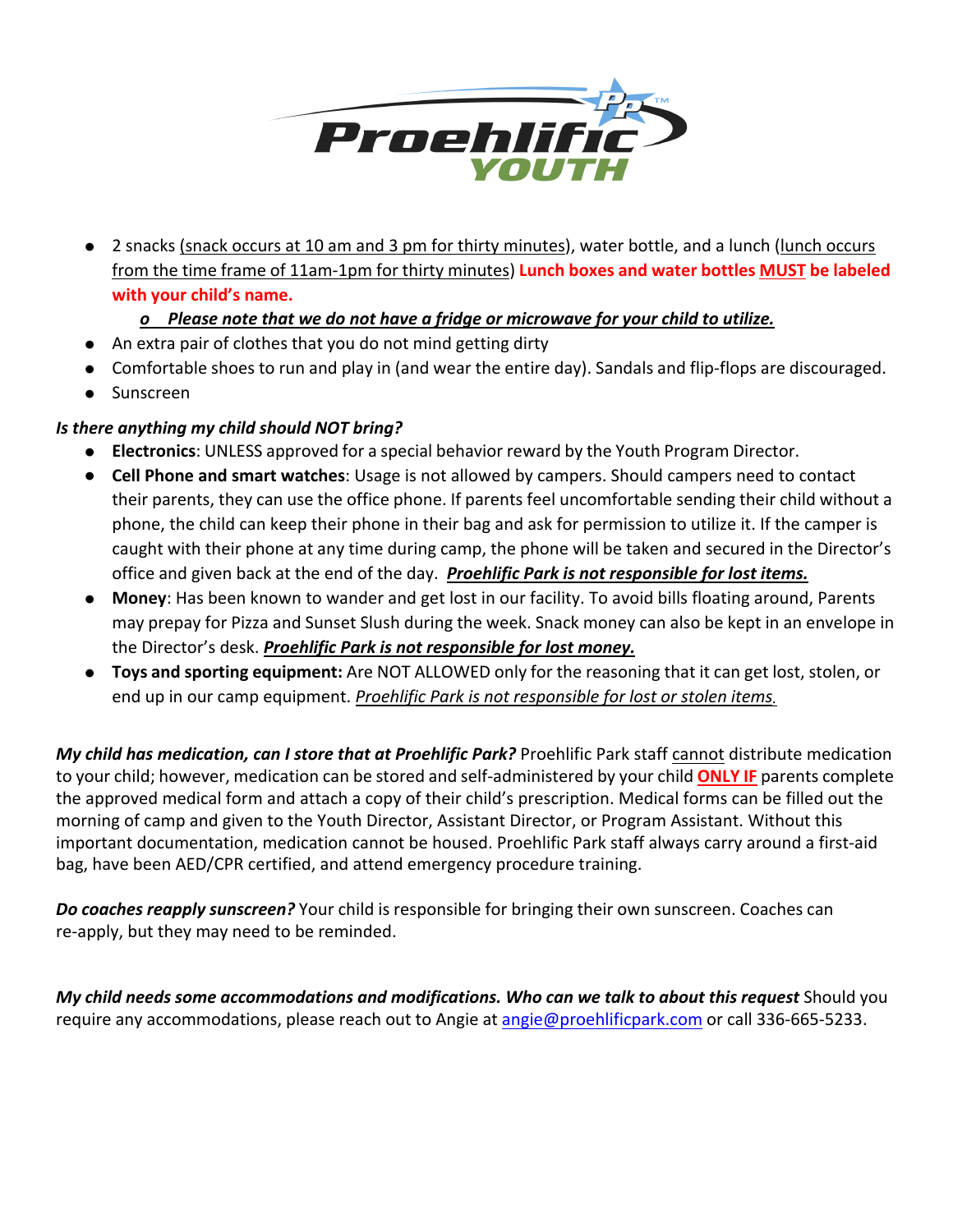

*Who will the children be interacting with each day?* Campers are split into groups based on their age to participate in developmentally appropriate activities. Groups are split by grade level. Occasionally groups will intermingle for mentoring opportunities and various activities. At the end of the day campers will come together as pick-up time approaches. Please note that group structure is fluid and might change as registration varies from week to week. Coaches are staffed based on ratios for age groups: **Ages** 5-8 1:10, **Ages** 9-14 1:10.

*How do you handle disruptive or negative behavior?* At the heart of our Youth Program is a system of positive behavior support, which is also utilized in Guilford County Schools. All coaches have been trained in classroom management and positive behavior supports.

We have five expectations that campers abide by in our Summer Blast! program: 1 **RESPECT** your coaches and other campers. 2. **Keep your hands and feet to yourself**, 3. **Use kind words**. 4. **Follow your coach's directions and listen**. 5. **NO BULLYING, taunting, or teasing.** Children that meet expectations throughout the week earn a special activity.

The Youth Program Director and Assistant Director are excellent at corresponding with parents about their child's behavior when needed. There is a three-strike policy for campers that cannot meet expectations. The first strike is a write up and warning from the director or assistant director, the parent will be notified of the write up and warning. A second strike is a suspension from the program. If behavior does not improve when the camper returns to Summer Blast after the 2nd strike, the camper will be removed the program/camp. Parents WILL NOT be reimbursed their money if a camper is terminated from the program for poor behavior. Parents are also asked to treat the Director and Assistant Director professionally and with respect. We are all on the same team and want what is best for your child.

Is there a cut off for canceling a week, and what money would a parent get back for canceling? Should you need to cancel please let the Youth Director know before the week they planned on coming. We will credit your account and use that money toward another week.

What if they are in a sports camp, can they go into Summer Blast afterwards? How does that work? What *is the cost and how do you register?* Yes, they can! The child will just be escorted from one camp to another. All they need to do is *register for both camps and extended care*. Costs vary by camp, but allow the child to attend from 7:30am-6pm

*Do Wake Forest Employees receive a discount on programs?* **Unfortunately, they do not. The only discounts** we offer are for Proehlific Park Adult Fitness Center members who receive the member rate and a sibling discount for the second child enrolled in the program.

*My child is interested in becoming a Coach-In-Training (CIT). How do they apply?* campers grades 7-11, can gain work experience as an unpaid Coach-in-Training (CIT). Applicants interested in becoming a CIT for Summer Blast 2022 should contact Angie Tallant at [angie@proehlificpark.com](mailto:angie@proehlificpark.com) or call her at 336-665-5233.